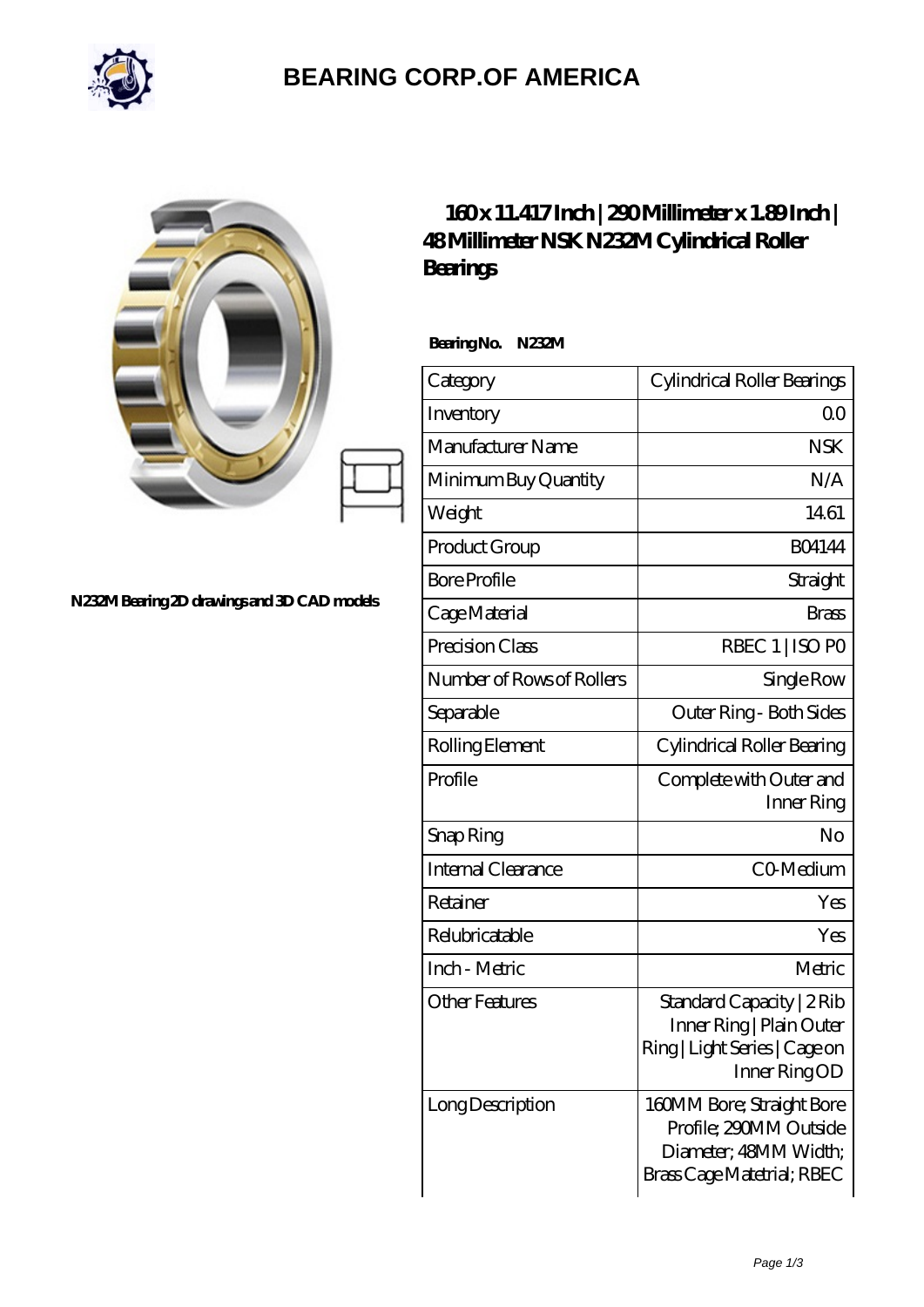

## **[BEARING CORP.OF AMERICA](https://bluemondayreview.com)**

|                          | 1   ISO PO, Single Row,<br>Outer Ring - Both Sides |
|--------------------------|----------------------------------------------------|
|                          | Separable; No Snap Ring,                           |
|                          | Relubricatable; CO-Medium                          |
|                          | Int                                                |
| Category                 | Cylindrical Roller Bearing                         |
| <b>UNSPSC</b>            | 31171547                                           |
| Harmonized Tariff Code   | 8482500000                                         |
| Noun                     | Bearing                                            |
| Manufacturer URL         | http://www.nskamericas.co                          |
|                          | m                                                  |
| Manufacturer Item Number | N232M                                              |
| Weight/LBS               | 32.187                                             |
| d                        | 6.299 Inch   160 Millimeter                        |
| D                        | 11.417 Inch   290 Millimeter                       |
| B                        | 1.89Inch   48 Millimeter                           |
| hidYobi                  | N232M                                              |
| LangID                   | 1                                                  |
| $D_{-}$                  | 290                                                |
| $\overline{C}$           | 430                                                |
| B                        | 48                                                 |
| hidTable                 | ecat_NSCLDR                                        |
| Oil rpm                  | 2600                                               |
| Ew                       | 255                                                |
| rb                       | 25                                                 |
| mass                     | 142                                                |
| GRS rpm                  | 2200                                               |
| ra                       | 25                                                 |
| TSR rpm                  | 2800                                               |
| $D_b$ max                | 277                                                |
| CO                       | 570                                                |
| DE                       | 255                                                |
| Prod_Type3               | CRB_SR_N                                           |
| $\mathbf d$              | 160                                                |
|                          |                                                    |